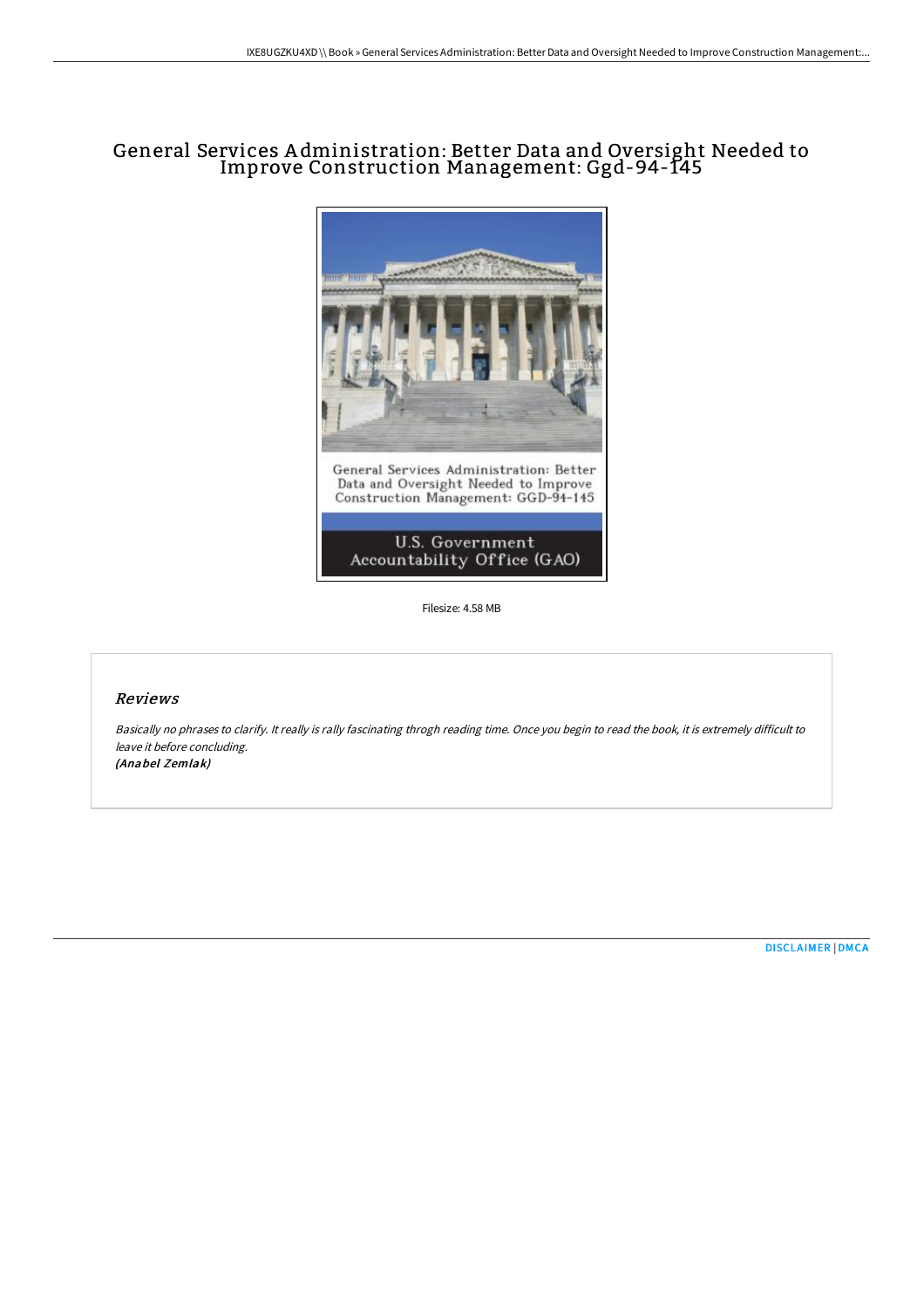## GENERAL SERVICES ADMINISTRATION: BETTER DATA AND OVERSIGHT NEEDED TO IMPROVE CONSTRUCTION MANAGEMENT: GGD-94-145



To read General Services Administration: Better Data and Oversight Needed to Improve Construction Management: Ggd-94-145 PDF, remember to click the button below and download the file or get access to additional information that are related to GENERAL SERVICES ADMINISTRATION: BETTER DATA AND OVERSIGHT NEEDED TO IMPROVE CONSTRUCTION MANAGEMENT: GGD-94-145 book.

BiblioGov. Paperback. Book Condition: New. This item is printed on demand. Paperback. 40 pages. Dimensions: 9.7in. x 7.4in. x 0.1in.GAO reviewed the General Services Administrations (GSA) management of its building construction and repair program, focusing on: (1) the number and associated costs of contract modifications; (2) the reasons for the modifications; and (3) whether any of the modifications could have been avoided. GAO found that: (1) GSA has obligated over 1. 4 billion for major construction projects in the last 4 years; (2) from fiscal year (FY) 1988 through the first half of FY 1993, 51 percent of new construction contracts exceeded their 5-percent cost growth estimates, and 56 percent of the repair and alteration contracts exceeded their 7-percent cost growth estimates; (3) 43 percent of GSA construction contracts had cost growth of 10 percent or more; (4) GSA officials believed that a large part of the cost growth was due to exercising contract options rather than unanticipated problems; (5) 70 percent of the cost growth on the 12 contracts reviewed was due to design and planning problems; (6) according to GSA officials, design and planning problems occurred because of architect-engineering (A-E) firms errors and omissions, poor communication between GSA, A-E firms, and tenants, limited GSA design reviews, and changes in tenants needs and technology; (7) GSA lacks readily available and complete management information for identifying potential problems and evaluating the reasons why changes occur; (8) GSA has not been able to resolve its construction management problems despite 10 years of eHort to improve the program; and (9) GSA has taken actions, including a new information system, to improve construction oversight and reduce the number of costly construction modifications. This item ships from La Vergne,TN. Paperback.

B Read General Services [Administration:](http://www.bookdirs.com/general-services-administration-better-data-and-.html) Better Data and Oversight Needed to Improve Construction Management: Ggd-94-145 Online

Download PDF General Services [Administration:](http://www.bookdirs.com/general-services-administration-better-data-and-.html) Better Data and Oversight Needed to Improve Construction Management: Ggd-94-145